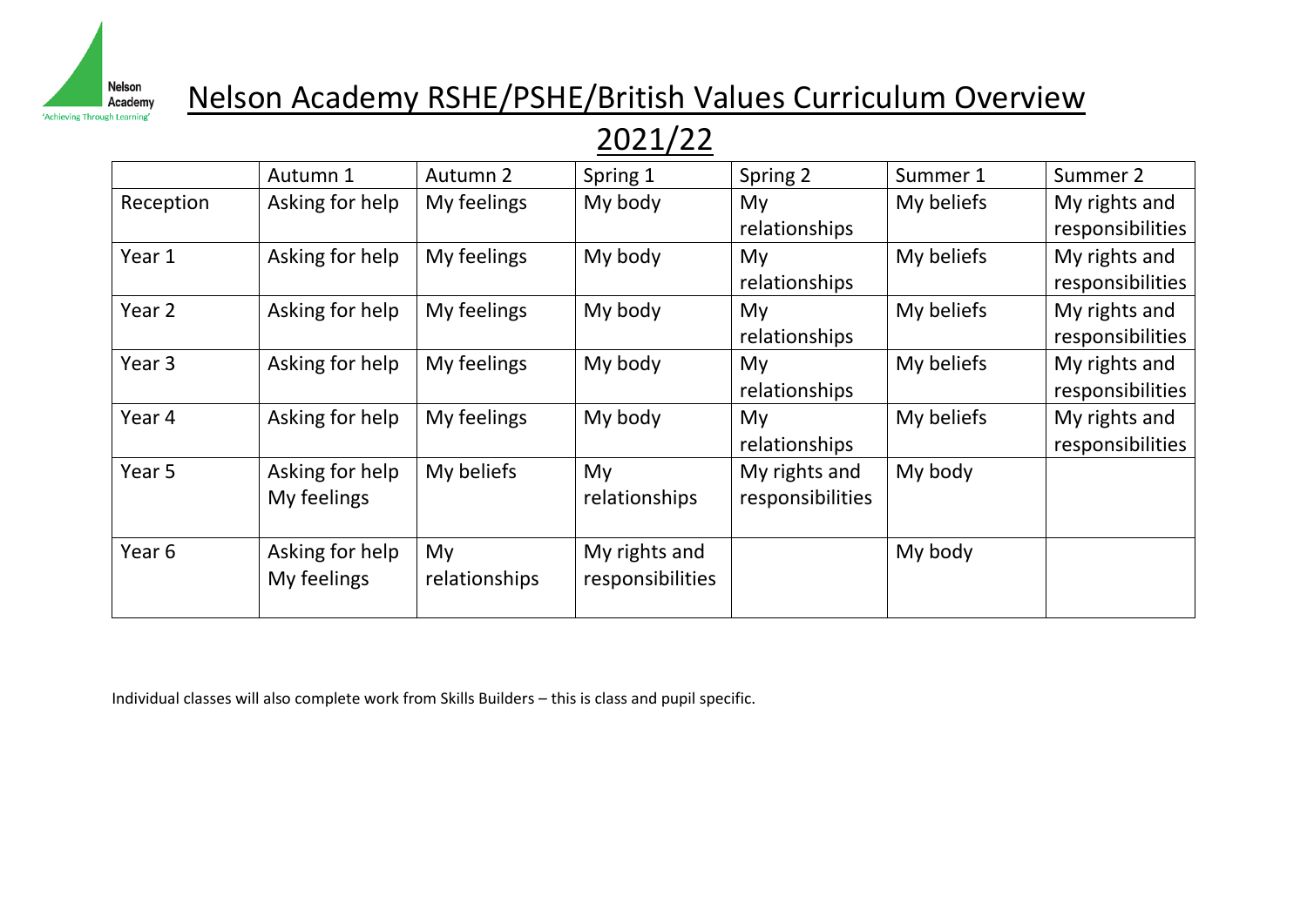

## Nelson Academy RSHE/PSHE/British Values Curriculum Overview 2021/22

| By the end of Key Stage 1, pupils will:                                                                                                                                                                                                                                                                                                                                                                                                                                                                                                                                                                                    | By the end of Key Stage 2, pupils will:                                                                                                                                                                                                                                                                                                                                                                                                                                                                                                                                                                                         |  |  |
|----------------------------------------------------------------------------------------------------------------------------------------------------------------------------------------------------------------------------------------------------------------------------------------------------------------------------------------------------------------------------------------------------------------------------------------------------------------------------------------------------------------------------------------------------------------------------------------------------------------------------|---------------------------------------------------------------------------------------------------------------------------------------------------------------------------------------------------------------------------------------------------------------------------------------------------------------------------------------------------------------------------------------------------------------------------------------------------------------------------------------------------------------------------------------------------------------------------------------------------------------------------------|--|--|
| Pupils understand ways to keep themselves physically and<br>mentally healthy.<br>Pupils can understand, accept, respect and celebrate<br>diversity.<br>Pupils are able to explore different beliefs and experiences<br>and show respect to the thoughts and feelings of others.<br>Pupils have developed a sense of responsibility for their own<br>behaviour.<br>Pupils are able to take turns and work together.<br>Pupils can co operate with each other and are able to<br>participate positively within the community.<br>Pupils can show tolerance and an appreciation for other<br>cultures within British Society. | Pupils are able to understand the difference between right<br>and wrong and can put their choices into practise.<br>Pupils have developed a sense of responsibility for their own<br>behaviour and are able to work well with those around them.<br>Pupils can participate, cooperate and contribute positively to<br>their community.<br>Pupils can understand and respect diversity of faiths and<br>cultures.<br>Pupils have developed an understanding for British Culture<br>including a respect for democracy.<br>Pupils have developed the skills to promote their self-<br>esteem, self-confidence and self- awareness. |  |  |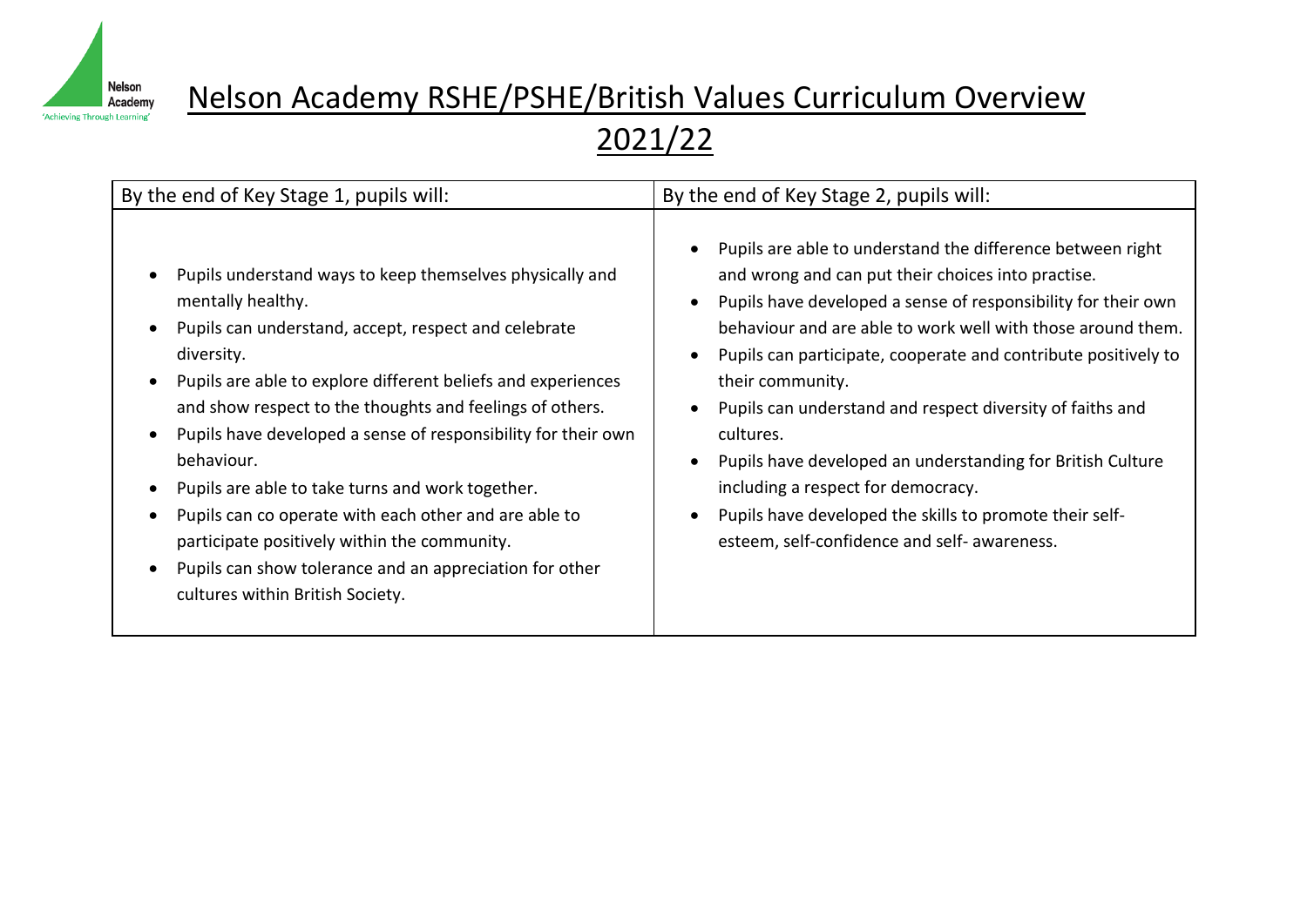

# Nelson Academy RSHE/PSHE/British Values Curriculum Overview

### 2021/22

- Pupils can identify a range of feelings and how these are expressed, including words to describe them and simple strategies for managing feelings.
- Pupils are able to communicate about feelings, to recognise how others show feelings and know how to respond.
- Pupils can recognise and celebrate their strengths and achievements, and set simple but challenging goals.
- Pupils can correctly name the main parts of the body, including external genitalia using scientific terms.
- Pupils understand the importance of listening to other people, to play and work cooperatively including strategies to resolve simple arguments through negotiation.
- Pupils can identify and respect the differences and similarities between people.
- Pupils understand how some diseases are spread, including the right to be protected from diseases and the responsibility to protect others.
- Pupils can identify the people who look after them, who to go to if they are worried and how to attract their attention
- Pupils can identify their strengths and set aspirational goals for themselves, understanding how this contributes to high self-esteem
- Pupils know how their body may change as they grow and develop, how to care for their body and celebrate their uniqueness.
- Pupils can recognise a wide range of relationships, including the attributes of positive, healthy relationships.
- Pupils can challenge gender stereotypes, understanding that there is not one way to be a boy, or one way to be a girl.
- Pupils understand the right to protect their body from unwanted touch.
- Pupils can identify the difference between secrets and surprise, knowing when it is right to break confidence and share a secret.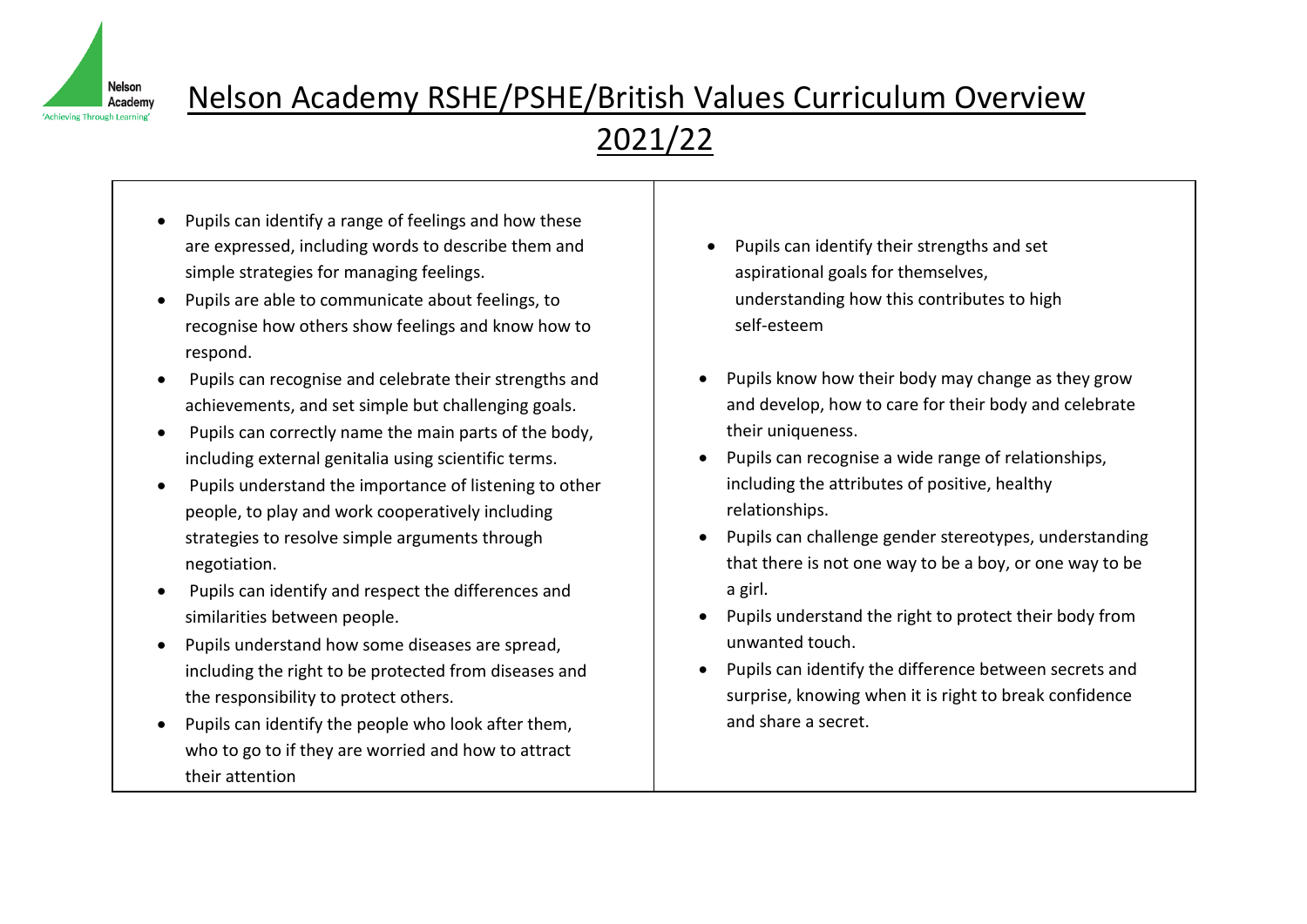

### Nelson Academy RSHE/PSHE/British Values Curriculum Overview 2021/22

#### • Pupils can recognise how they grow and will change as they become older.

- Pupils can recognise different types of teasing and bullying, understanding that these are wrong and unacceptable.
- Pupils can identify the ways in which people and families are unique, understanding there has never been and will never be another them.
- Pupils can judge what kind of physical contact is acceptable, comfortable, and uncomfortable and how to respond.
- Pupils know the difference between secrets and surprises and the importance of not keeping a secret that makes them feel uncomfortable, worried or afraid.
- Pupils can recognise and respond to a wide range of emotions in themselves and others, and ways to respond.
- Pupils can reflect on how their body has changed and anticipate body changes, understanding that some are related to puberty.
- Pupils are able to judge what kind of physical behaviours and contact are acceptable and unacceptable, and ways to respond.
- Pupils recognise differences and similarities between people arise from a number of factors Inc. family and personal identity.
- Pupils know marriage is a commitment freely entered into by both people, and that no one should marry if they don't absolutely want to or are not making the decision freely for themselves.
- Pupils can recognise when they may need help to manage a situation and have developed the skills to ask for help.
- Pupils can anticipate how their emotions may change as they approach and move through puberty.
- Pupils can anticipate how their body may change as they approach and move through puberty.